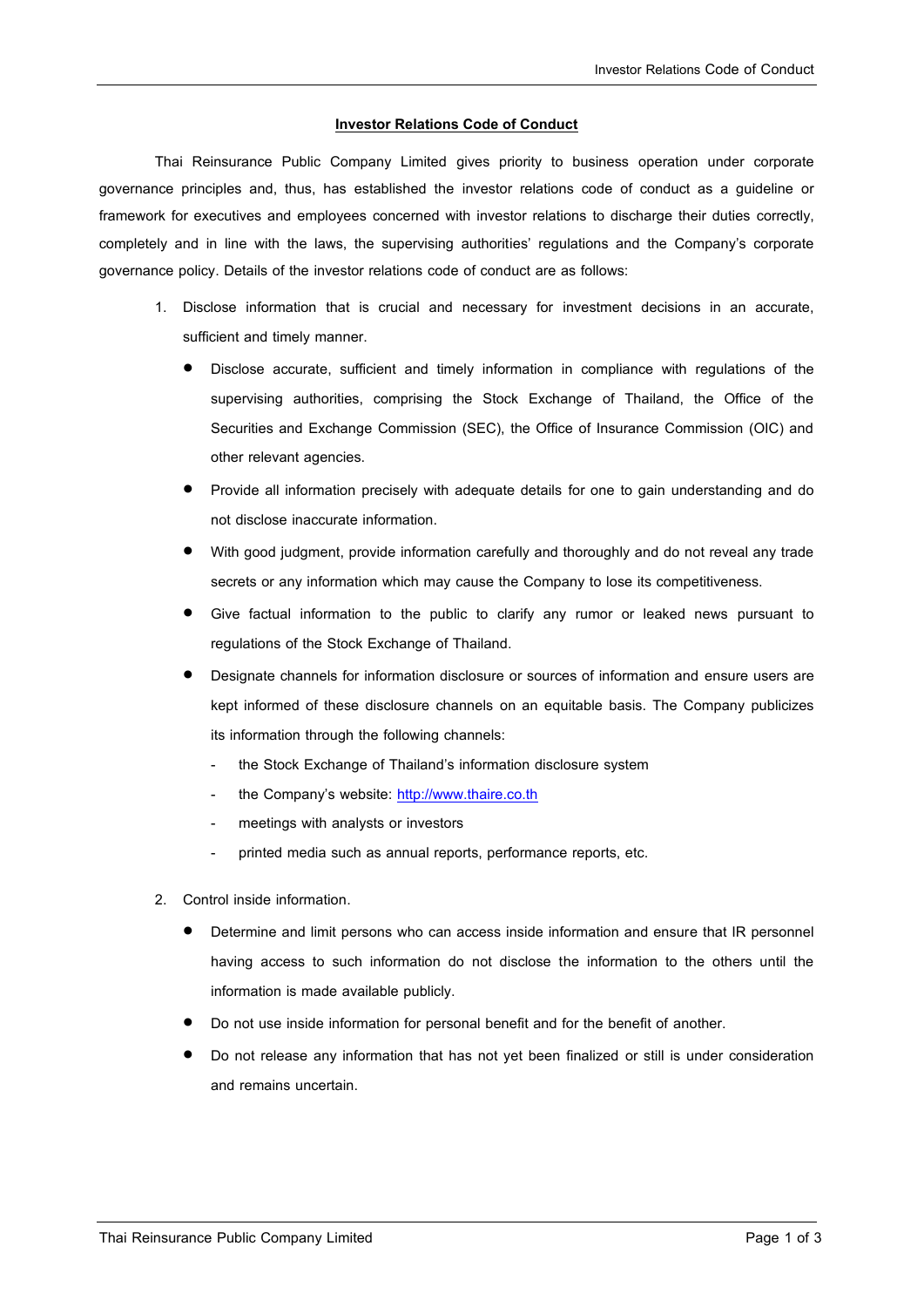- 3. Disclose information on a fair and equitable basis and allow all groups of related persons to access and ask for information.
	- Allow stakeholders to gain an equal access to information whereby the information must be equally provided and must not put any party at a disadvantage.
	- Enable stakeholders to contact and ask for information as deemed appropriate without giving special favors to any group of persons.
- 4. Treat each group of stakeholders as follows:
	- Treatment of investors
		- Ensure equal treatment of all investors, whether large or small.
		- Provide information for individual investors at an equal level to analysts and institutional investors.
	- Treatment of analysts
		- Provide analysts from all securities companies with an equal opportunity to participate in an analyst meeting.
		- Respect analysts' opinions and, however, give clarifications if the information used by them is found to be mistaken or inaccurate.
		- Do not give rewards or gifts to analysts to motivate or induce them to write analytical reports or write only positive reviews on the Company.
	- Treatment of members of the mass media
		- Provide information and opportunity for members of the mass media to access information as deemed appropriate.
		- Do not give rewards or gifts to members of the mass media to motivate or induce them to write fake news or articles for the Company.
	- Treatment of regulatory bodies
		- Cooperate in providing information to the supervising authorities as requested.
		- Do not give rewards or gifts to officials of the supervising authorities in exchange for any special assistance.
	- Treatment of people in the organization
		- Coordinate a meeting between the Company's executives and stakeholders when the occasion serves.
		- Keep the Board of Directors and executives informed of all information that will create added value for the organization.
	- Treatment of other stakeholders
		- Provide information for other stakeholders on an equal basis, unless otherwise deemed essential for business operation.